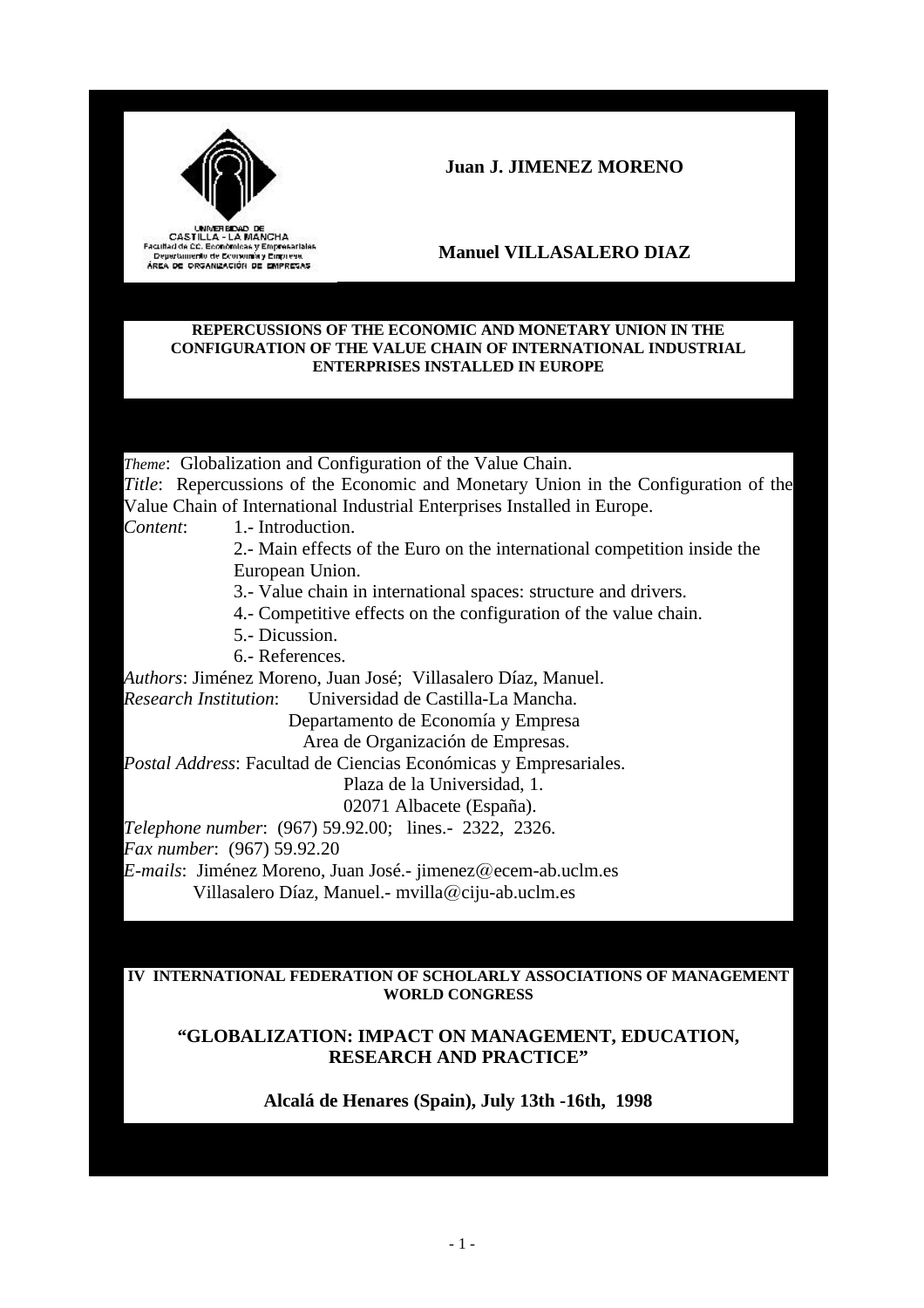#### 1.- Introduction

The Economic and Monetary Union -EMU- is a political and economic event with noteworthy effects for the competition in the European Union -EU- next in the time<sup>(1)</sup>. Although this fact has wakened a remarkable interest, the existent studies are characterized in its biggest part: a) to be centered in considerations of macroeconomic and aggregate character; b) to descend to the establishment of the entrepreneurial repercussions in a limited way, adopting an administrative perspective; c) to reserve the competitive analysis to the financial sector and, mainly, banking sector; d) not to use, in any event, a strategic focus.

In accordance with these deficiencies, in this paper we outline, from a strategic perspective, a competitive analysis of one of the most important repercussions that will influence on the industrial firms operating in the Single European Market -SEM-: the reconfiguration of their value chains.

In the first place, the most important implications that the EMU will have on the industrial firms installed in Europe are described in competitive terms. Next, the relative theoretical framework to the structure and determinants of value chains in international scopes is introduced, to model the repercussions of the previous competitive effects referring them to a concrete dimension of the entrepreneurial development. In third place, we present the basic implications that can be extracted starting from the previous conceptual framework: the tendency to the absence of fragmentation or partial fragmentation of the value chain, the reinforcement of strategies guided to share resources in diversified enterprises operating in the EU and the increment of the regional headquarters' power in detriment of the corporate, business and national unit managers. In fourth place, the most important conclusions that can be derived of the previous analysis are discussed.

## 2.- Main effects of the Euro on the international industrial enterprises installed in Europe.

The main repercussions of the EMU can be entered in competitive terms assisting to the sector typology in internationalization strategies proposed in the figure 1, where four categories in function of the variables "advantages of global integration" and "necessity of local responsiveness" can be distinguished. In accordance with this outline, the effects can group in two levels as they influence in these two variables, forcing the globalization of the industrial sectors in the EU scope:

|                     | <b>PRESSURES</b>   | H<br>G | TRANSNATIONAL or<br><b>MULTIFOCAL</b> | <b>GLOBAL</b>     |          |
|---------------------|--------------------|--------|---------------------------------------|-------------------|----------|
| (1)                 | <b>FOR</b>         | Н      | <b>BUSINESSES</b>                     | <b>BUSINESSES</b> | ich the  |
| parities            | <b>GLOBAL</b>      |        |                                       |                   | ated in  |
| Euros a<br>to be of | <b>INTEGRATION</b> |        |                                       |                   | ill stop |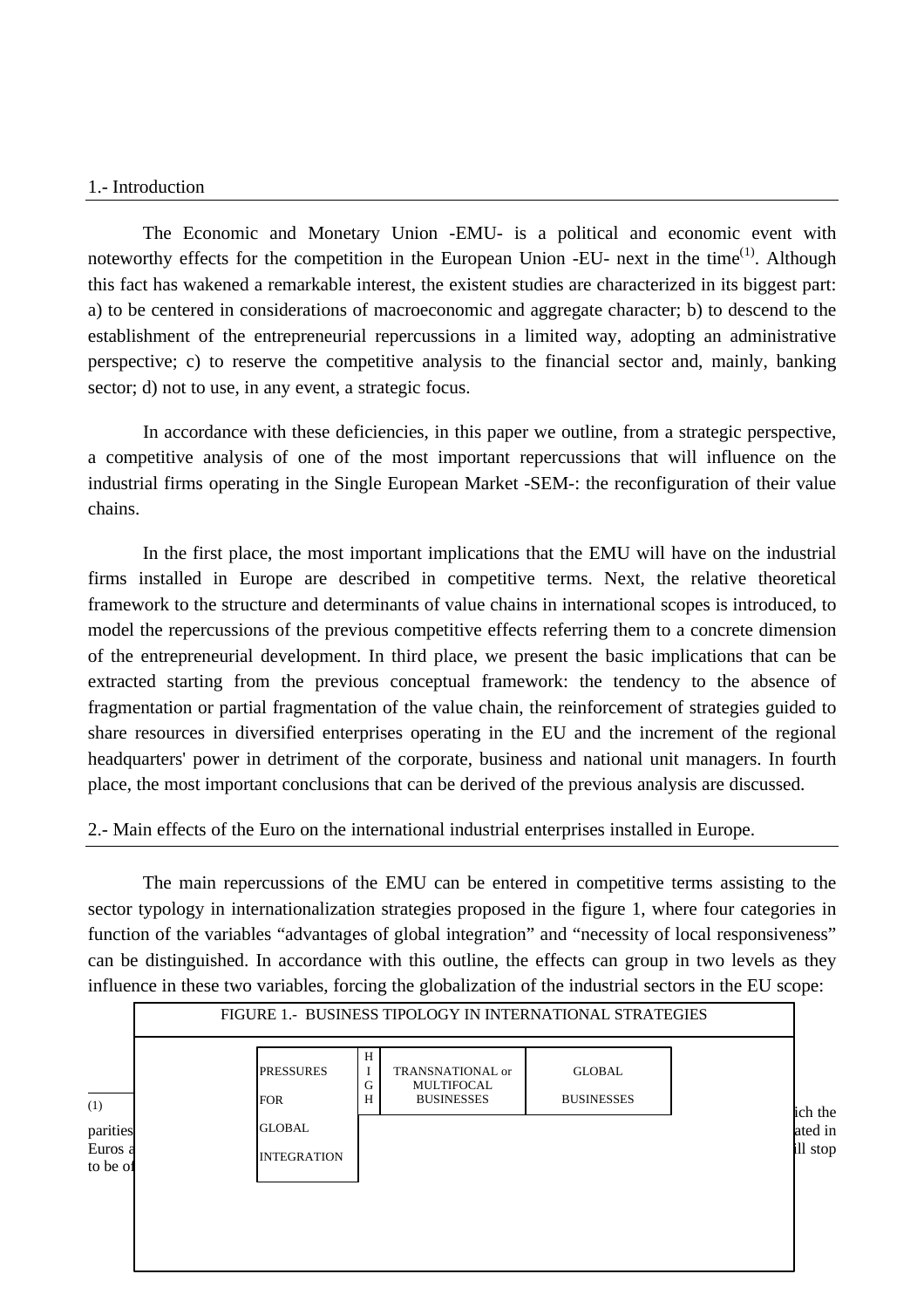|                                                                                                         |   | MULTIDOMESTIC                      | <b>DOMESTIC</b>   |
|---------------------------------------------------------------------------------------------------------|---|------------------------------------|-------------------|
|                                                                                                         | W | <b>BUSINESSES</b>                  | <b>BUSINESSES</b> |
|                                                                                                         |   | <b>HIGH</b>                        | LOW               |
|                                                                                                         |   | PRESSURES FOR LOCAL RESPONSIVENESS |                   |
| Source: Adapted from PRAHALAD and DOZ (1987), BARTLETT and GHOSHAL (1989) and ROTH and MORRISON (1990). |   |                                    |                   |

1.- Elimination of the monetary barriers. The Single European Act went into effect in 1987 pursuing the creation of a Single Market in the community space. Starting from the elimination of the physical, technical, fiscal barriers and the liberalization of the internal competition, the goal was the attainment of the free movement of goods, people, services and capitals (CEC, 1989). Nevertheless, in this process that in January of 1993 were reached, the elimination of the monetary barriers was not contemplated although they are a substantial obstacle to the competition in the EU scope (DTI, 1992; WISE and GIBB, 1993), due to:

a) The existence of monetary transaction costs: they include the exchange costs and, mainly, the cover of risk in foreign exchange costs (EMERSON and HUHNE, 1991). The remarkable uncertainty that the Exchange Rate Mechanism of the European Monetary System lived starting from September of 1992, caused that these costs rise in a substantial way, making a smaller competitive presence of firms in the whole EU, because they partly compensated the possible advantages of global integration (DREW, 1992).

b) The negative pressure on the value chain configuration: the presence of exchange risk acts as an incentive to the foreign investment as protection mechanism, since an important fluctuation of par values can destroy the competitive advantage of a export-based firm (GEORGE and SCHROTH, 1991). Therefore, the fragmentation of the value chain is forced by this type of risk not allowing the appropriate use of the advantages of global integration (FAYERWEATHER, 1969).

2.- The progress in the standardization of the European consumers' necessities. The harmonization policy of the EU applied in all the members countries has caused a noteworthy advance in the configuration of the so-called "European global consumer" (CEC, 1993). Although the differences that still exist are remarkable, a considerable degree of homogeneity has been reached in such aspects as the economic, financial and technological development, the distribution channels, the transport systems, the media, etc. (CALORI and LAWRENCE, 1991; THE KAHAL, 1994), while the social and cultural variables continue being appreciable sources of heterogeneity for the entrepreneurial activities (MASS, 1990; RANDLESOME *et al.*, 1990)<sup>(2)</sup>. The Euro will

 $\frac{1}{(2)}$ Diverse applied studies have verified the tendency to the standardization of necessities and likes along the time inside concrete industries (ESPEY, 1989). In accordance with an empirical investigation carried out in all Europe can be distinguished six geographical cluster of high homogeneity: The Netherlands, Denmark, Luxembourg and West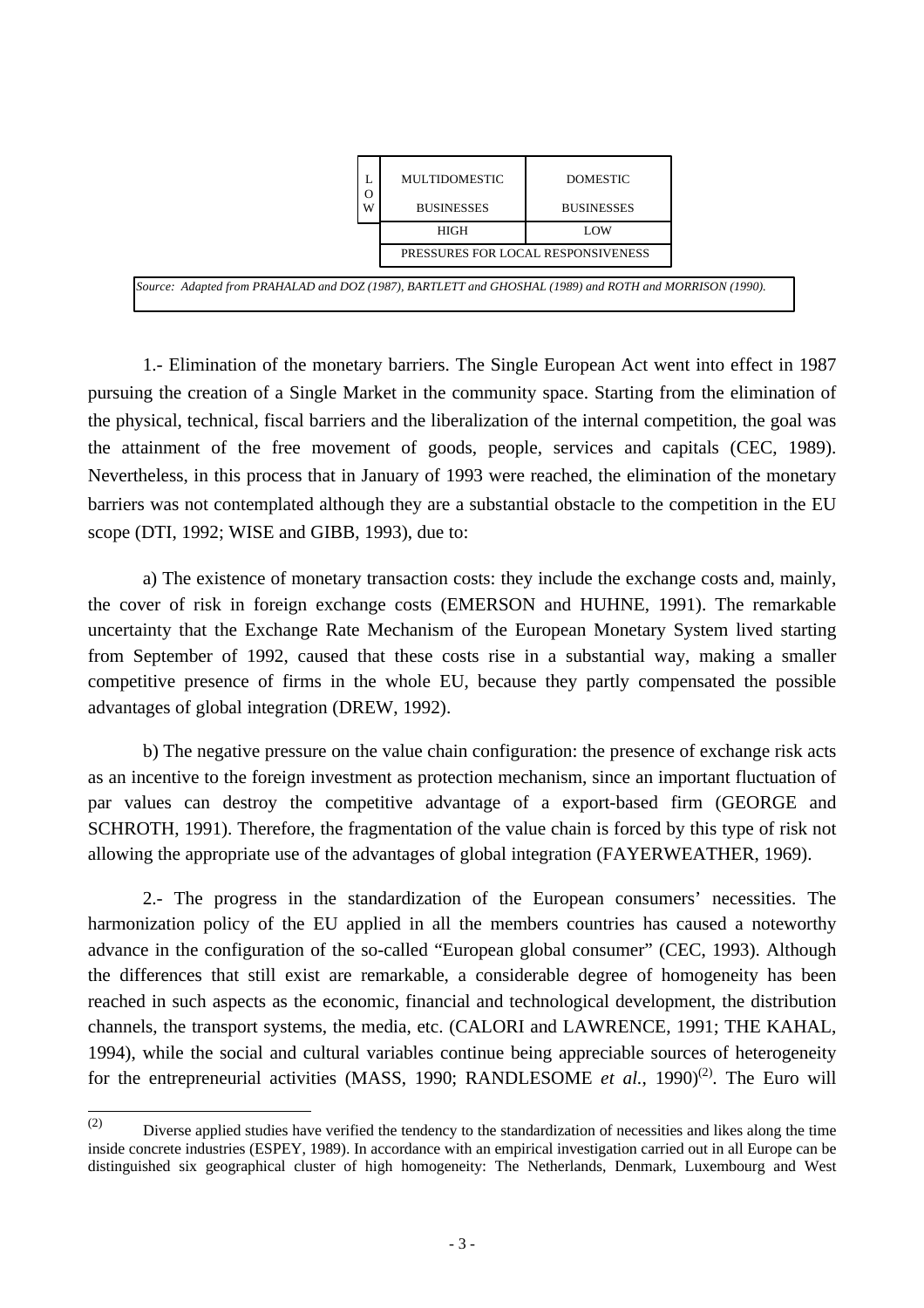suppose very excellent progresses toward this homogeneity, by three means:

a) The establishment of an single unit of account: the fact that all the European citizens make their purchase efforts starting from prices settled down in the same unit of account, will imply the comparison of an outstanding part of their cultures.

b) The biggest displacement ease inside the EU: the reached levels about free movement of people, including workers, will be reinforced by the nonexistence of monetary barriers. A bigger degree of displacements inside the community countries will rebound, long term, on the harmonization of its attitudes and behaviors, and, short term, in the necessity that products and global marks exist in the EU (BURGGRAEVE, 1990).

c) The proliferation of global strategies: this is a factor that causes and, in turn, it is consequence of the European consumer's harmonization. On one hand, the firms value in more measure the possibilities of global integration that exist in the EU and, on the other hand, the unfolding of this type of strategies foments a common answer in its clients<sup>(3)</sup>.

In short, we can appreciate how the competitive effects of the EMU can be entered starting from the proposed outline, forcing the globalization of the industrial sectors that respond at the present time to anyone of the other three categories<sup>(4)</sup>.

3.- Value chain in international spaces: structure and drivers.

An international strategy can be defined by mean of the precise delimitation of three basic dimensions: competitive scope, competitive advantage and international focus. Supposing that the competitive scope includes the EU and the competitive advantage can refer to cost or differentiation leadership, we are going to center us on the international focus that comprises the value chain structure (PORTER, 1980 and 1985). The international focus can vary along a continuum between two ends that would be the simple global strategy and the simple multidomestic strategy, implying different configurations of the value chain -figure 2- (PORTER, 1986a and 1986b):

|                              | FIGURE 2.- DIMENSIONS OF INTERNATIONAL STRATEGIES: FOCUS. |                                         |
|------------------------------|-----------------------------------------------------------|-----------------------------------------|
| German<br>and Gre<br>(3)     |                                                           | h Italy                                 |
| that the<br>SEM s<br>determi |                                                           | mance<br>In the<br>le been              |
| (4)<br>propose               |                                                           | he one<br>rpes of                       |
| guidelin<br>econom<br>compet |                                                           | arning<br>xistent<br><sub>pt</sub> only |
| forcing<br>happen            |                                                           | he as it                                |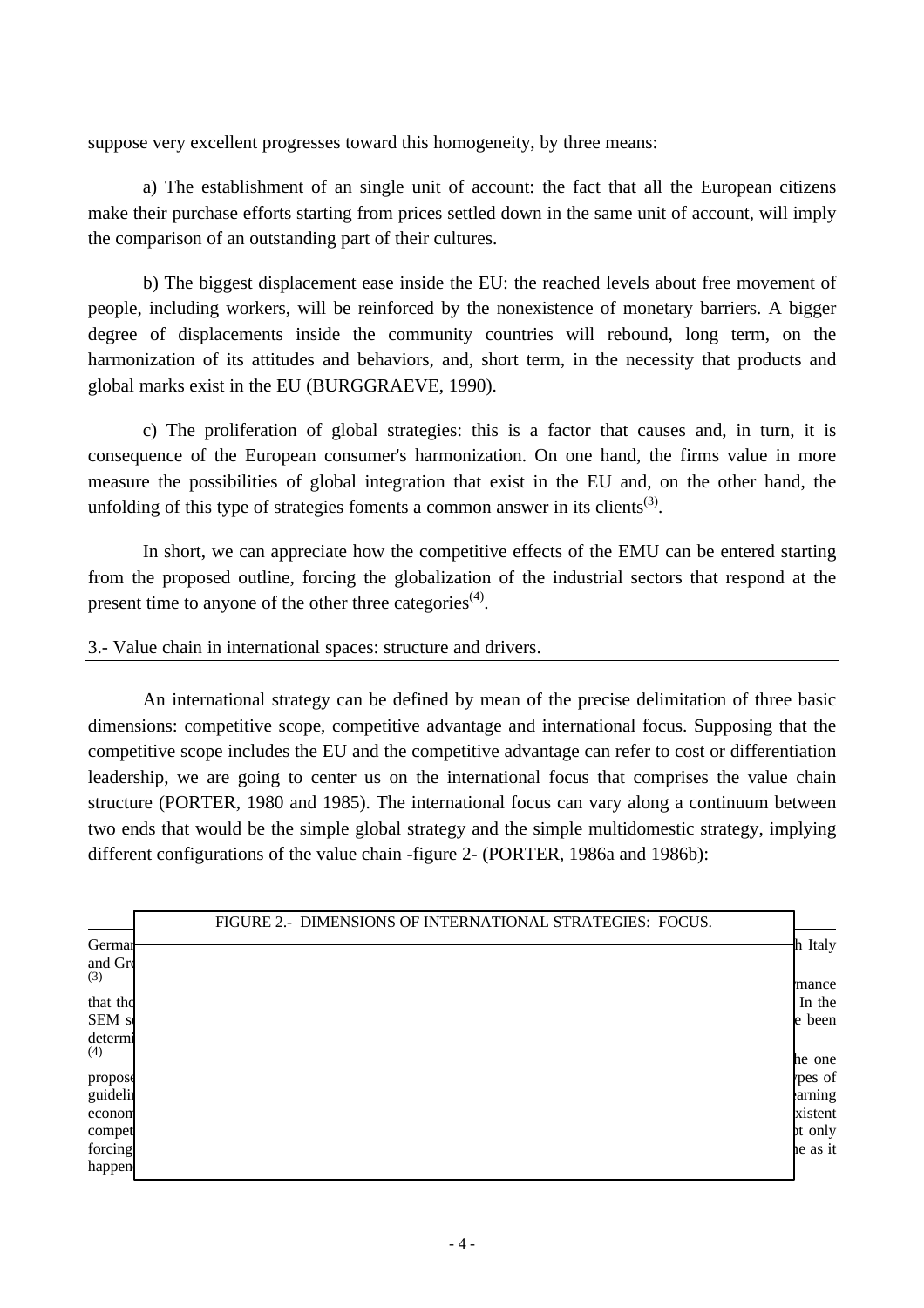| APPROACH                                       | <b>SIMPLE</b><br>GLOBAL                               | <b>EXPORTING WITH</b><br>DECENTRALIZED MK                 | <b>FOREIGN</b><br><b>INVESTMENT WITH</b><br><b>COORDINATION</b> | <b>SIMPLE</b><br>MULTIDOMESTIC                  |  |  |
|------------------------------------------------|-------------------------------------------------------|-----------------------------------------------------------|-----------------------------------------------------------------|-------------------------------------------------|--|--|
| <b>FRAGMENTATION</b><br>OF VALUE CHAIN         | NO.<br>(SINGLE)                                       | PARTIAL                                                   | <b>COMPLETE</b>                                                 | NO.<br>(SOME<br>INDEPENDENT)                    |  |  |
| <b>MECHANISMS OF</b><br><b>INTEGRATION</b>     | <b>CONCENTRATION</b><br>and/or<br><b>COORDINATION</b> | CONCENTRATION/DIS<br>PERSE:COORDINA-<br>TION; LACK COORD. | DISPERSE:<br><b>COORDINATION</b>                                | <b>DISPERSE; LACK OF</b><br><b>COORDINATION</b> |  |  |
| TYPE OF<br><b>ENTERPRISE</b>                   |                                                       | <b>VERTICALLY</b><br><b>INTEGRATED</b>                    | <b>HORIZONTALLY</b><br><b>INTEGRATED</b>                        |                                                 |  |  |
| Source: Adapted from PORTER (1986a and 1986b). |                                                       |                                                           |                                                                 |                                                 |  |  |

1.- Simple global perspective. The competitive advantage is obtained starting from a single value chain, by means of highly integrated activities due to the concentration and coordination of these.

2.- Simple multidomestic perspective. In this case, fragmentation of the value chain does not exist, since each subsidiary has all the activities focused in a certain geographical space, constituting independent configurations due to integration mechanisms are not applied -neither concentration neither coordination-.

3.- Export-based perspective with decentralized marketing. It is based on the existence of a value chain broken into fragments partially, since the support activities -infrastructure, human resource management, technology development and procurement- and upstream activities -inbound logistics, operations and part of outbound logistics- are single, while the downstream activities -part of outbound logistics, marketing and sales, and service- are decentralized. Therefore, concentration and coordination mechanisms are applied in some activities and dispersion and lack of coordination mechanisms are used for others. In this case, the enterprise is denominated vertically integrated taking an international approach $(5)$ .

4.- High foreign investment perspective with extensive coordination among subsidiaries. Each one of the subsidiaries has a complete but not independent value chain of the rest, therefore, dispersion mechanisms of activities are applied but they stay coordinated. The value chain of the firm, considered as a whole, is broken into fragments totally for each one of the geographical locations. The enterprise is denominated horizontally integrated taking an international approach.

Since the simple focuses do not usually exist actually, we can affirm that most of the international firms operating in the ESM is located in intermediate points among the partial and

 $\frac{1}{(5)}$ This term is characteristic of the industrial organization studies about the internationalization processes: a) horizontally integrated firm: it produces the same goods in their plants located in different geographical markets; b) vertically integrated firm: some plants generate outputs that are inputs for others, located in different spaces (BUCKLEY and CASSON, 1976; RUGMAN, 1981; TEECE, 1981; DIG, 1982; WILLIAMSON, 1994).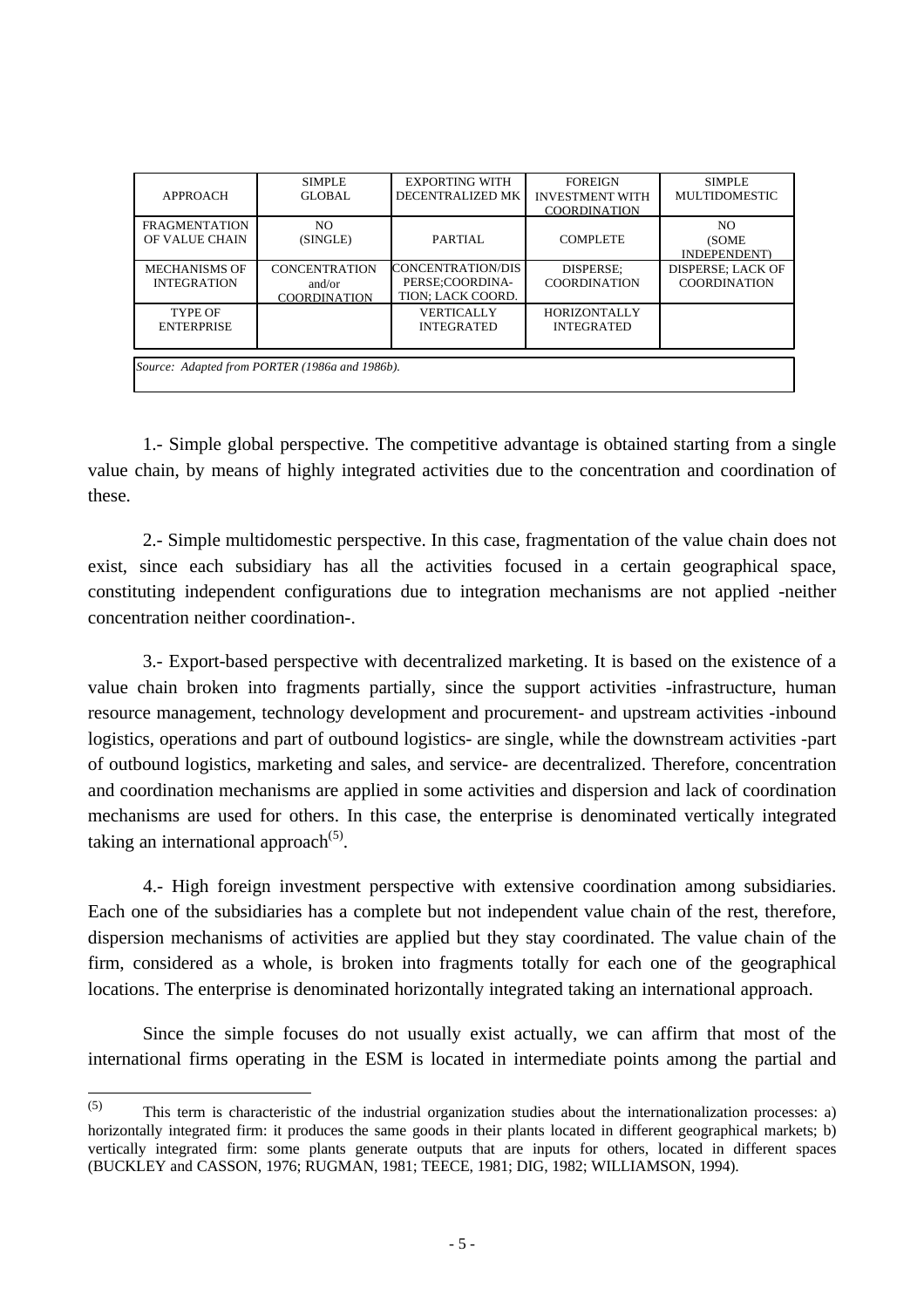total fragmentation of the value chain. The main factors that determine a structure type or another is those that impact positive or negatively on each one of the integration mechanisms:

1.- Positively on the concentration. Those that impact on the absolute number of viable localizations and those that determine the concrete establishment can be distinguished. The first ones come given by the presence of scale and learning economies (FAYERWEATHER, 1982; HOUT, PORTER and RUDDEN, 1982). The seconds comprises the existence of comparative advantages in a concrete local space and of advantages in the co-localization of some activities -for example, operations and research and development- (COLLIS, 1991).

2.- Negatively on the concentration. On one hand, those market factors that can be included under the denomination of concentration costs, referred to:

a) The existence of pronounced local sensibilities that annul the scale or learning advantages (PEEBLES, 1989).

b) The informative losses in design and application of plans and programs of marketing derived from the geographical concentration, since the reception of relative signs about the consumer's behavior in the different local spaces is eliminated (SAMIEE and ROTH, 1992).

c) The learning losses in strategic and operations management, due to the absence of dispersed "sensors" dedicated to incorporate knowledge generated in concrete geographical scopes (HAMEL, 1991; TUDOR and TRUMBLE, 1996; SAMBHARYA, 1996)<sup>(6)</sup>.

d) Impossibility of taking advantage of the superior efficiency provided by endogenous production factors characteristic of a certain country. In other terms, the concentrated configuration would determine not to be able to exploit the derived benefits of locating each one of the activities in the countries that maintain comparative advantages in its production (PORTER, 1994).

e) Incur high of transport costs, mainly for those products that present a high volume/value added rate. In spite of the substantial decrease of these costs that the technological advances have allowed, in some industrial sectors continue assuming certain relevance (FLAHERTY, 1986).

Other barriers to the concentration from the political-institutional dimension, are: tariff and non tariff barriers, the requirements of local content, the volatility of exchange rates, the risk-country presence, etc. (BARNEY, 1997).

3.- Positively on the coordination. The coordination of activities in numerous countries allows transferring the intangible resources obtained in a country to another on an ongoing base.

 $\frac{1}{(6)}$ The relevance attributed to the learning organizations at the present time, guided to the generation of competitive advantages on a ongoing base, in the face of the impossibility of discreet maintenances in the time, due to the competitive benchmarking processes and the turbulence of the environment, has caused the focusing in the elements linked to the knowledge as factors of localization of first order (SPENDER and GRANT, 1996; SPENDER, 1996; MATHEWS, 1996).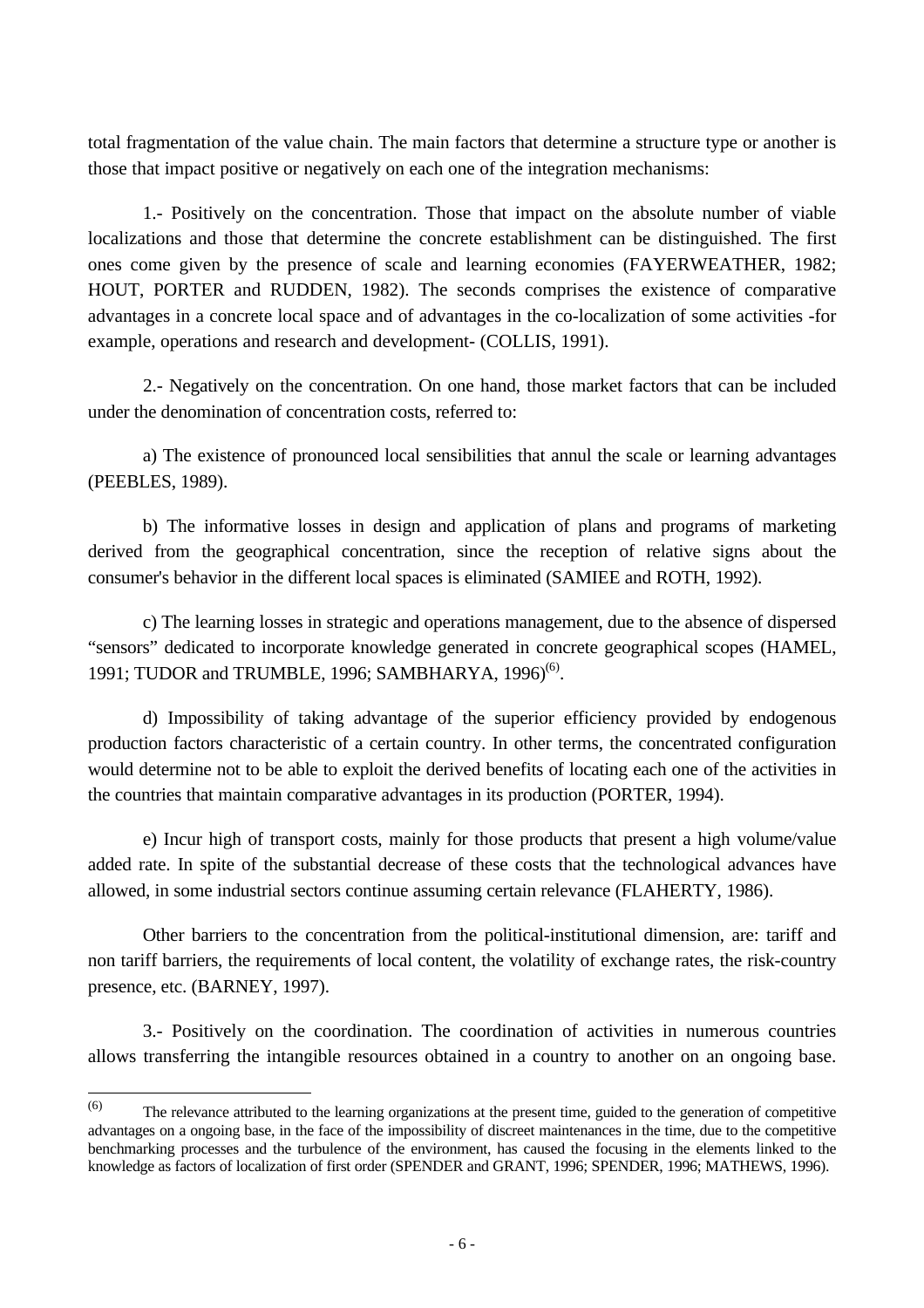One of the main arguments posed for the development of international competitive processes is the use of a intangible resources set or distinctive capacities set in a wider scope (KOGUT and ZANDER, 1993). However, this fact does not only happen in a first moment but rather it will occur in any the rest of the international competitive behavior of the firm. The advantage that presents the coordination as a dimension of the global strategies, in front of the multidomestic strategies, is not only to permit the mentioned continuity in the transfer but also in the generation of knowledge<sup>(7)</sup>.

4.- Negatively on the coordination. The coordination costs depend on the sector type and the concrete organizational form adopted, being able to be distinguished two main classes: commitment costs and coordination costs in strict sense (MARTINEZ and JARILLO, 1989)<sup>(8)</sup>.

The framework described until this moment is suitable for the analysis of an international firm's value chain structure. Nevertheless, when the analysis object is a diversified organization is necessary to make some shades. A firm competing in related sectors can reach some benefits of the coordination inter-sector inside the same country instead of intra-sector in diverse nations (MARKIDES and WILLIAMSON, 1994). The firm would opt for a multidomestic strategy that,

 $\overline{a}$ (7)

The concrete advantages are the following ones:

<sup>1.-</sup> The peculiarities characteristic of each country allow the generation of an improved knowledge of the business in two senses: a) these singularities enable the reception of shades and different aspects from the own business (BARKEMA, BELL and PENNINGS, 1996); b) the firm can make consciously investigations of experimental character testing diverse strategic options in function of the mentioned peculiarities (PENNINGS, BARKEMA and DOUMA, 1994).

<sup>2.-</sup> The coordinated activities in a world space allow substantial possibilities to make in front of the turbulence of the environment, providing a high degree of flexibility in numerous fronts: a) certain drastic changes in the sector can be materialized or to be appreciated with more intensity in a concrete country in function of their singularities, so the firm can anticipate the same ones in other countries (KOGUT, 1985); b) movements in the exchange rates, basic production factors or political conditions can be overcome without more than to reallocate the production among the different coordinated countries. In multidomestic strategies this option is not accessible, due to these movements can counteract gravely the competitive advantage reached in a country or destroy it in its entirety (ROTH and RICKS, 1994); c) the firm has a great answer capacity in front of the competition taking advantage of its international positioning of flexible character. Indeed, two mechanisms exist in this sense: i) to develop different strategic competitive behaviors in each country; ii) to deploy concrete actions in a critical country for the competition, forcing them a change of strategic positions in other countries (GHOSHAL, 1987).

<sup>3.-</sup> It contributes from a decisive way to the reinforcement of cost and differentiation leadership strategies: a) obtaining scale economies in spite of the geographical dispersion if this is according with specialization patterns. An activity possesses different aspects or dimensions, so if in each geographical space each one of these components are located, the scale economies are accessible (FAYERWEATHER and KAPOOR, 1975); b) offering a good in multiple countries in a consistent way -common mark and uniform product- can reinforce the image of the firm and contribute to its differentiation position in the whole world. This fact is, in particular, appreciable when some of these two circumstances are given: i) a sector where the transnational informative flows are remarkable; ii) the clients of the product make an use of it in multiple countries (LEVITT, 1983).

 $(8)$ 1.- Commitment costs: in numerous aspects linked to the offer -use of productive factors- and to the demand -precise adaptation to local sensibilities-, the coordinated firm will obtain sub-optimum results in the different countries. The commitment with the uniformity in the offer and the demand determines individual costs that, in some cases, can overcome the advantages of the coordination (HAMEL and PRAHALAD, 1985).

<sup>2.-</sup> Coordination costs in strict sense: referred to information costs and provision of incentives costs (LESSARD and ZAHEER, 1996): a) transaction costs: administration of the information in long distance, language problems and cultural barriers to the communication (HWANG, YAN and SCHERER, 1996); b) alignment of incentives costs: the generated and accumulated knowledge by a subsidiary will not be transferred to other since, unless the appropriate incentive structures are designed, the different countries can be considered as competitors more than as collaborators (ZALAJ and WESTPHAL, 1994; SZULANSKI, 1996; PEPPARD and FITZGERALD, 1997).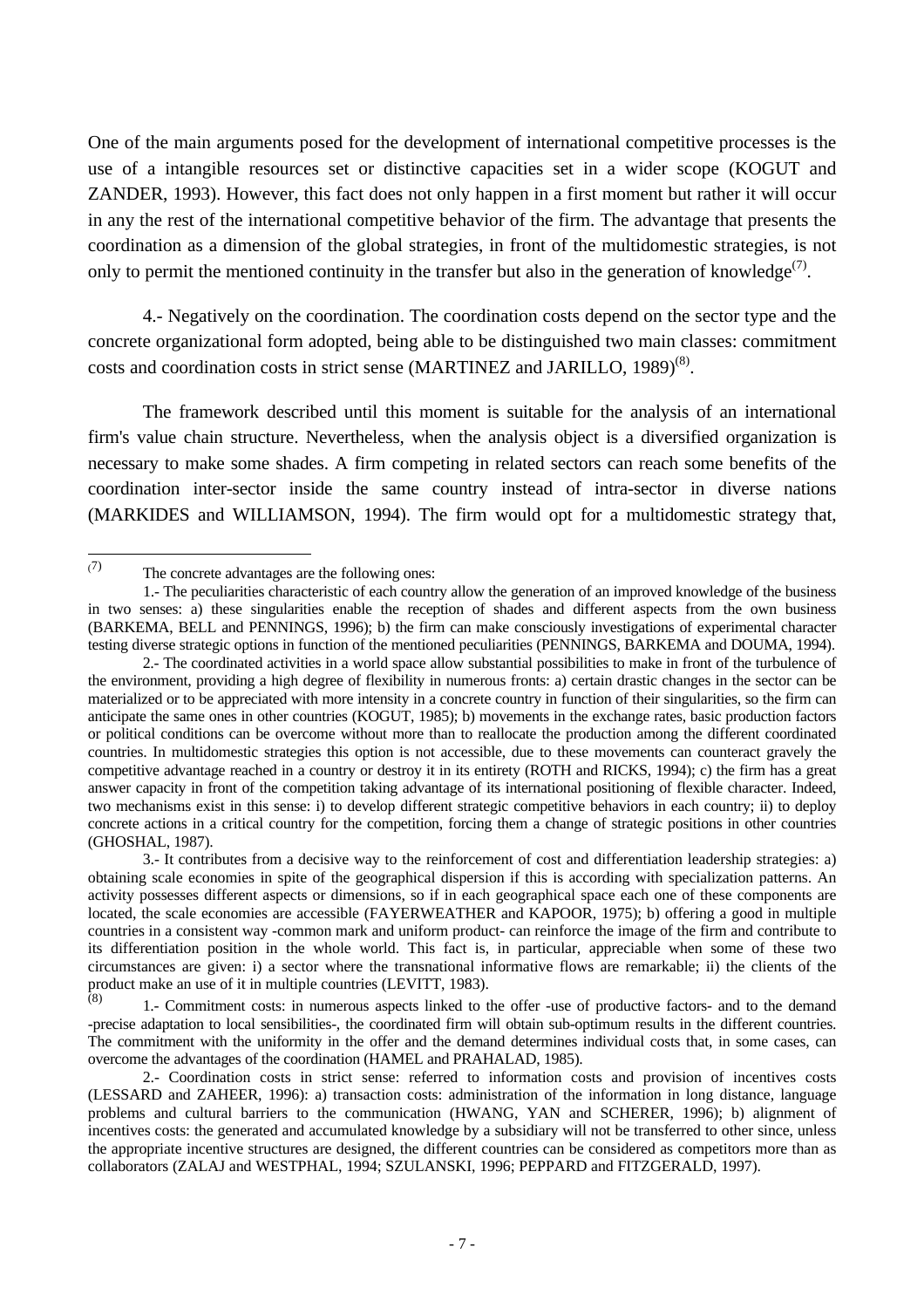however, would not disable it for the obtaining of derived advantages of the coordination among the different sectors inside a country (ROBINS and WIERSEMA, 1995). In fact, when the firm follows a concentric diversification strategy, it will be difficult to adopt a global focus in the international scope, because it must assume double coordination costs and inter-sector and intra-sector considerable commitment costs. In turn, these remarkable limitations to the coordination would condition a dispersed configuration (PORTER, 1986a).

In short, it is possible to differentiate two value chain structures in international spaces according to their configuration -total or partly broken into fragments-, what comes given by the structural factors pressing in positive or negative terms on the two existent mechanisms of integration -localization and coordination- and by the supposition that the firm follows a concentric diversification strategy.

## 4.- Competitive effects on the configuration of the value chain.

The main competitive repercussion of the EMU is the globalization of the industrial sectors inside the EU, in function of the modification of the variables "pressure for global integration" and "pressure for local responsiveness". The biggest structural potential of globalization should be perceived by the firms operating in the competitive scope of reference and taken advantage in strategic terms (PRAHALAD and HAMEL, 1994). This strategic answer can be concentration or coordination of activities giving place to a global value chain. Nevertheless, we have analyzed the factors that impact positive and negatively on each one of these integration mechanisms, giving place to value chains whose structure differs. Our goal in this epigraph is to link these relationships to demonstrate that the Euro will destroy the obstacles to the concentration of activities, causing a tendency toward the absence of fragmentation or partial fragmentation of the value chain, in general, likewise modifying the configuration of diversified firms installed in Europe.

In accordance with the conceptual framework introduced in the previous epigraph, the EMU will imply the disappearance of the monetary barriers and the progress in the standardization of the European consumers' likes. These guidelines suppose to eliminate completely and to diminish in a considerable way, respectively, two factors that impacted in negative terms on the concentration mechanism as instrument of globalization of the value chain. Therefore, a substantial reduction of the main incentives to the configuration of broken into fragment value chain will take place according to an international focus of high foreign investment with extensive coordination of subsidiary, passing to a structure of partial fragmentation or absence of fragmentation that allow to the firms installed in Europe to exploit scale and learning economies in the whole community space:

1.- Absence of monetary barriers. The fluctuations of the par exchange rate can alter in a significant way the competitive advantage, being able to destroy it in their entirety, in concentrated international firms<sup>(9)</sup> (KESTER and LUEHRMAN, 1989). In these cases, the firms have four options

(9)

The export-based firm decrease its competitiveness before an appreciation of its reference currency,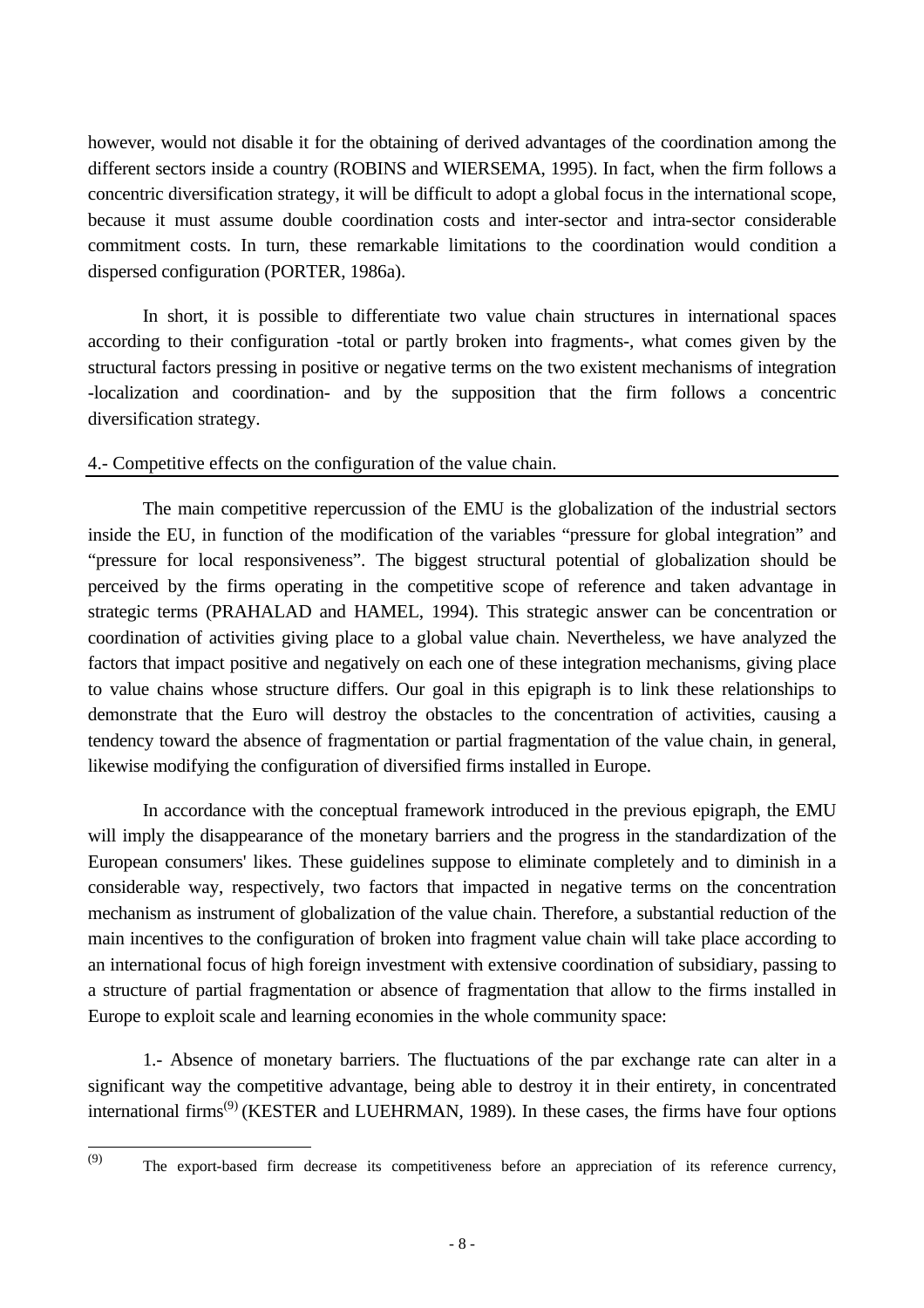to manage the strategic risk of exchange rate (KOGUT, 1985; DIXIT, 1989a y 1989b; von UNGERN-STERNBERG and von WEIZSACKER, 1990):

a) To speculate: to select the location in certain countries assuming a substantial risk since they are accepting a possible negative fluctuation<sup> $(10)$ </sup>. Therefore, a focus of global character is adopted, configuring a single value chain, although the risk is very appreciable.

b) To diversify: to duplicate localizations for the same activity, incurring derived costs of the lack of concentration. In this case, a very near strategy to the simple multidomestic is selected, where they are not considered mechanisms of integration of activities -concentration or coordination-.

c) To make flexible: besides having one or several plants for the same activity, surplus capacity allows the production transfer in function of the exchange rate oscillations, which requires the existence of coordination systems of activities, approaching to a high foreign investment strategy with extensive coordination among subsidiary, that implies a total fragmentation of the value chain.

d) To imitate: to locate the firm in the same countries that the world leaders or most of global competitors, so that the competitive advantage do not depend, in effective terms, of the exchange rate, since a negative fluctuation would affect equally to all of them. Although it can seem an appropriate argument, serious problems exist in applied terms, due to the firms' international configuration differs in a considerable way, therefore a oscillation do not affect them in the same way.

The last three strategic management perspectives of exchange rate imply not to use the concentration mechanism for the integration of activities, while the first one is clearly rather an option of theoretical character, so it can be concluded that the monetary barriers act as a disincentive to the adoption of strategies that comprise an absence of fragmentation or partial fragmentation of the value chain. In accordance with these considerations, the EMU will imply a noteworthy incentive to concentrate activities in the EU scope.

2.- Progresses in the standardization of the European consumers' likes. Although the disappearance of the monetary barriers implies an excellent progress in the use of the concentration as

 $\overline{a}$ 

compensating its initial advantage.

<sup>(10)</sup> Two fundamental guidelines to take this type of decision exist, one of monetary character and another of real nature. On one hand, in accordance with the purchasing power parity theory, the export-based firm will evaluate if the exchange rates are in their levels of parity or, on the contrary, they are over or undervalued. Likewise, it will consider the evolution of the differential of prises increment rate among the implied countries, assuming that those presenting bigger inflation will experience a fall of their exchange rates. On the other hand, those countries that have a positive differential in the productivity growth regarding other, will revalue their currencies. In accordance with this approach, the firm will must locate in weak countries from the economic point of view and in those nations whose global productivity increases below the growth rhythm of the own firm.

Although these approaches of monetary and real order are known for some time by the international managers, they constitute very chancy decision criterion, for two reasons: in the first place, because of the uncertainty associated to all forecast -the differentials could have been not well estimated or the firm is unable to reach the established productivity increment-; in second place, they operate long term, so they do not exclude the possibility of wide imbalance periods toward the structural conditions (LESSARD and NOHRIA, 1990; FIEDLER, 1995).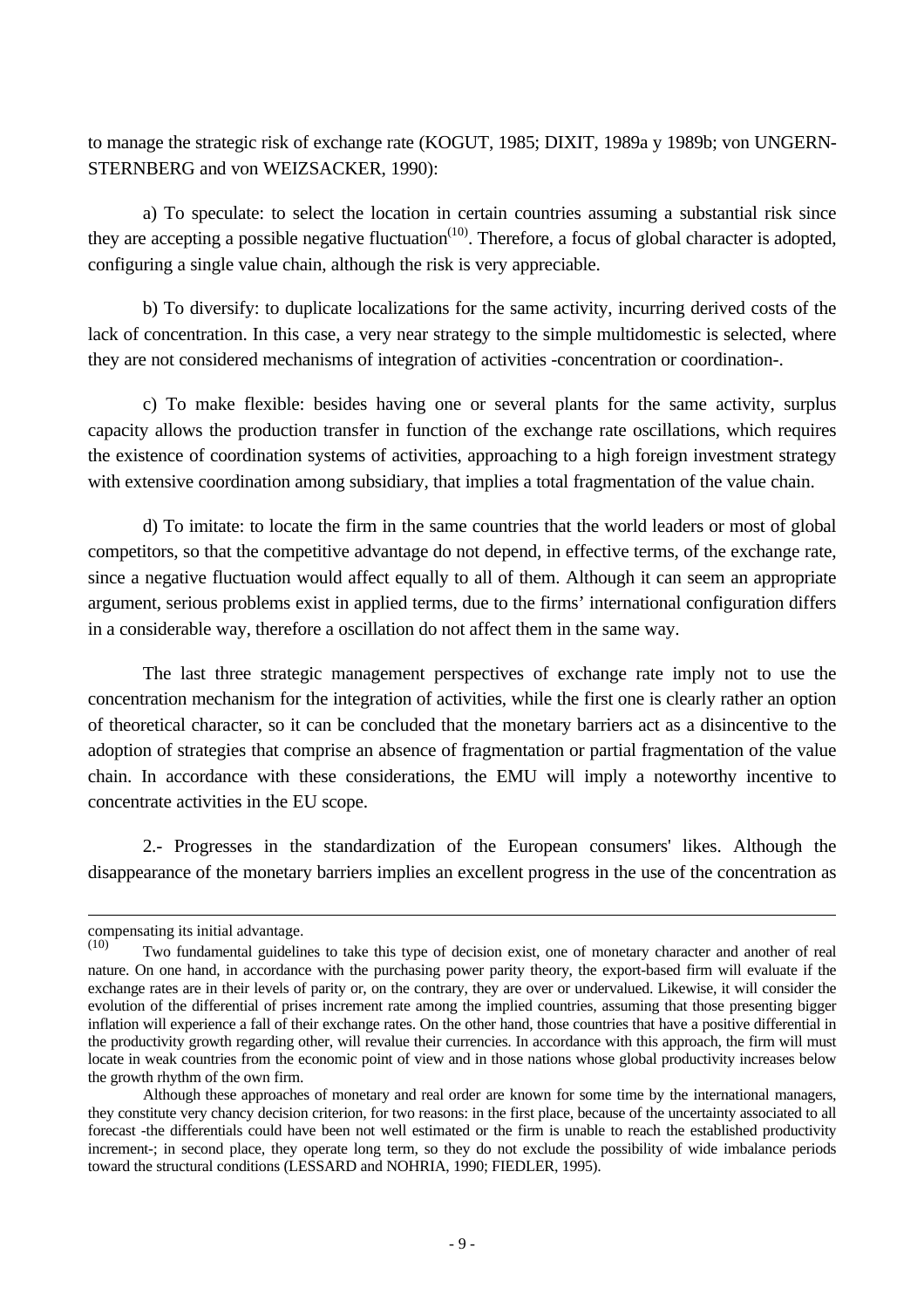integration mechanism of activities, the heterogeneity in the European consumers' necessities must be kept in mind. If this is high, the pan-European firm could incur commitment costs of such a magnitude that overcome to the benefits of the concentration (KOTHA, 1995). Nevertheless, as we have indicated previously, the EMU implies substantial progresses in the harmonization process, so net performance of this type of value chain configuration will be positive (GUIANLUIGI, 1991).

In short, the competitive effects of the EMU can be clarified in accordance with the existent literature in structure and drivers of value chain in international spaces, to conclude the tendency to the concentration of activities, and, therefore, the absence of fragmentation or partially fragmentation.

In diversified firms applying a strategy guided to share resources among different sectors inside the same country, the most appreciable effect will take place because now it will be possible to share resources in the same sector for different countries. The Euro will suppose a very excellent decrease of the level of the coordination costs, implying a remarkable incentive toward a wider strategy management of interrelationships. This asymmetric effect in favor of the diversified firms can generate, in turn, changes in the structure of the sectors where both types of firms are competing diversified and concentrated-.

Once analyzed the effects on the value chain configuration -what-, it is necessary to think about the organizational structure that comprises it -how-. From this perspective, it is foregone that the regional structures assume great importance in the EU scope, comprising the entirety of support activities and a great part of the primary activities. This way, the power attributed to the regional managers will be very superior to at the present time, in front of the corporate, business, functional and national managers -figure 3-.



Apart from the own relevance of the study of the organizational changes, we must highlight the importance that these changes condition the next strategic formulation process of the industrial enterprises installed in Europe, because each one of the organizational units presents a different goal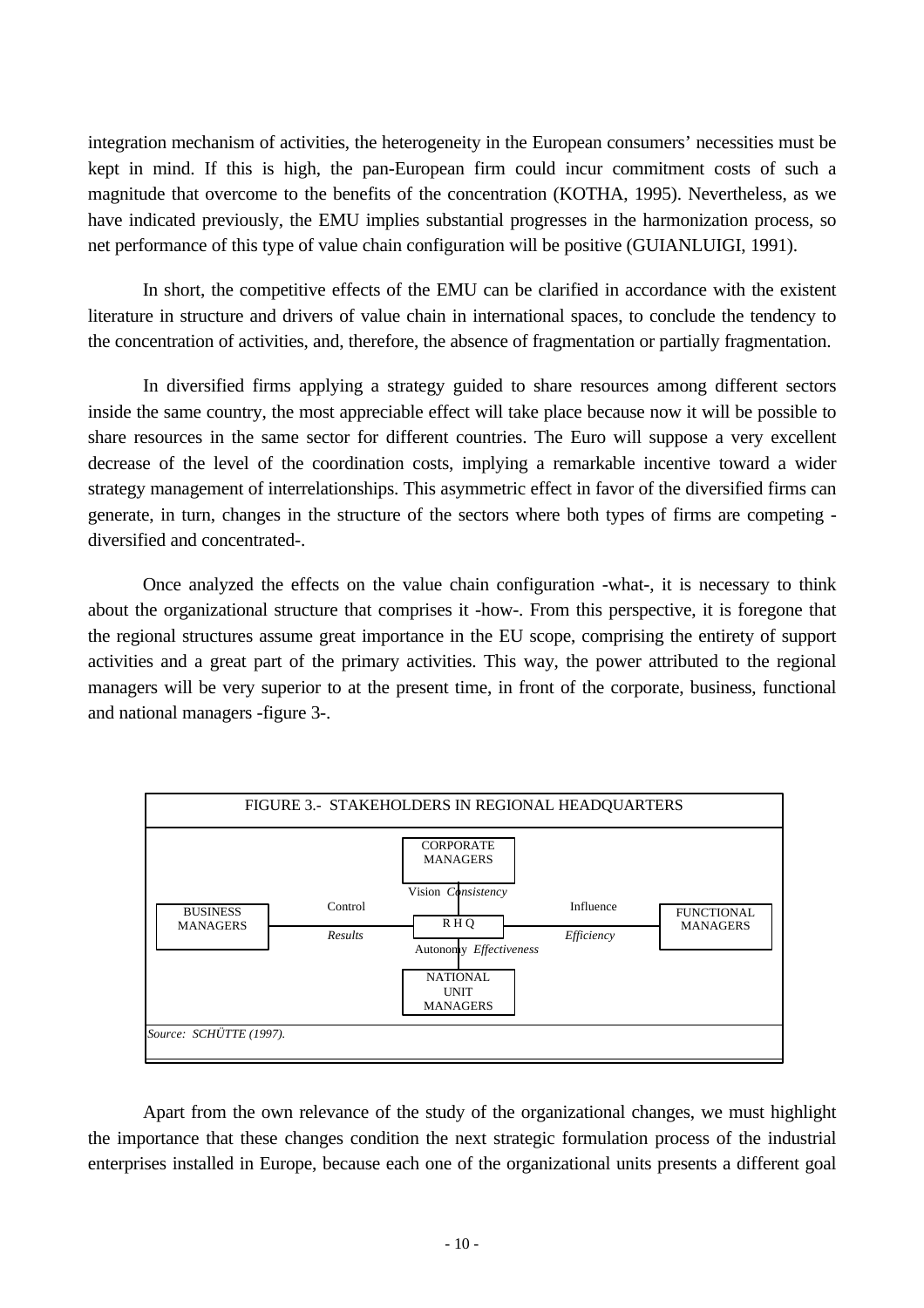pattern $^{(11)}$ .

## 5.- Discussion.

In this paper we have tried to describe the foregone competitive effects, from a strategic perspective, of the EMU on the configuration of the industrial enterprises installed in Europe, being reached the following general conclusions:

1.- The tendency to the absence of fragmentation or partial fragmentation of the value chain, since the concentration of certain activities will be increased in a considerable way, when disappearing the strategic risk of exchange rate and increasing the European consumer's standardization.

2.- The reinforcement of strategies guided to share resources in diversified enterprises operating in the EU, due to the existent incentives: not only take advantage of inter-sector interrelationships inside the same country, but also intra-sector interrelationships in different countries of the EU. Fact that can have appreciable implications in the industrial sectors where diversified and concentrated firms are competing.

3.- The increment of the regional headquarters' power in detriment of the corporate, business and national unit managers, that will imply appreciable structural changes that can affect in the next strategic formulation processes due to the different goals of each one of these organizational units.

In this point it is necessary to make two appreciations, a relative one to the empirical observation of these competitive behaviors, proposed from a theoretical perspective, and another referred to a derived implication of this analysis that has not been object of consideration:

1.- Empirical evidence. The increase of the globalization potential, through the concentration that the introduction of the Euro in the community space allows, is not an enough condition for its globalization. As it can be appreciated in the figure 4, it is possible the sub-reactions and overreactions to the new sector structure<sup> $(12)$ </sup> in function of the strategic positions of the installed

 $\frac{1}{(11)}$ The different interests in the organizational structuring are: the corporate managers prefer a dependent region, trying to harmonize it with other parts of the world; the business managers defend that the knowledge associated to the own pr**oduct is more value of the function** one; the functional manager than the function of the function of the function of the function of  $\mathbb{R}$ taken a divantage of extending it to all the without adaptations; the national managers try to make understand that their national markets are different to those of the region (MORRISON, RICKS and ROTH, 1991).  $T_{\text{N}}$  will imply the organization of the organization of the regional managers in front of the existent situation at the present time (SCHUTTE, 1997). (12)  $1.5$  sub-development: it can be due to an inadequate perception of the potential of  $\alpha$ the Japanese firms usually see a superior potential that the European and American ones- (JOHANSSON and YIP, 1994;  $S_{\text{p}}$ global strategy, strategy, strategy, strategy, strategy, strategy,  $\frac{1}{N}$  and sector (MORRISON, RICKS and  $\frac{1}{N}$  $\overline{R}$ OTH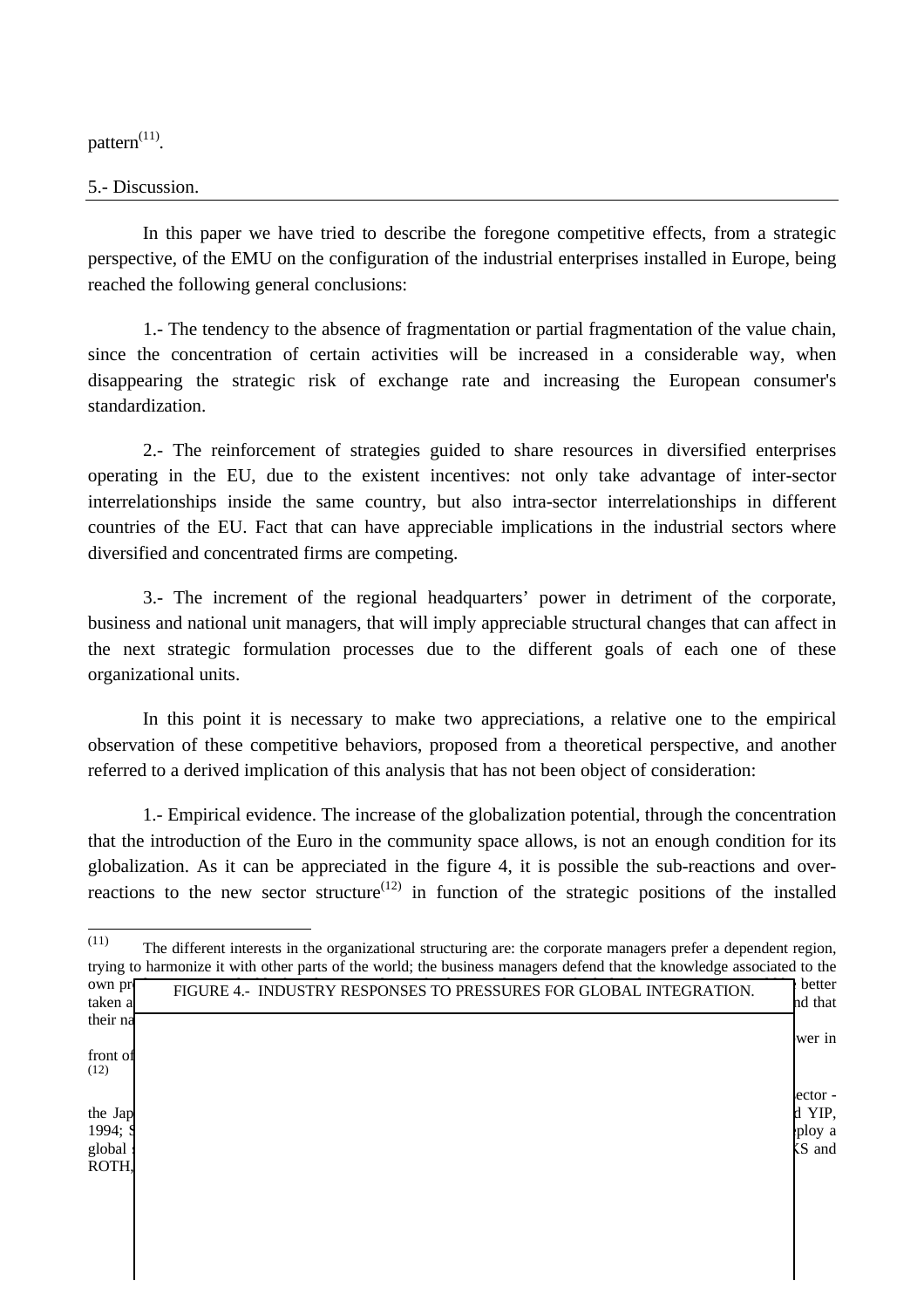enterprises, that they will be kept in mind when the empirically testing of these theoretical arguments are carried out.



2.- Localization of activities. The main object of this work has been to analyze the effect of the EMU on the value chain configuration of industrial enterprises installed in Europe, reaching the conclusion that an appreciable tendency to the concentration will take place. The restructuring of activities will also suppose the taking of decisions regarding the localization *ex-novo* or relocalization of activities, with the economic repercussions that this implies for the countries of the EU. The hypothesis more likely is that, as consequence of the biggest concentration potential, the existent intra-community locational pattern of European multinationals will be intensified (MOLLE, 1990): the destination of the investments has been the centre of Europe in front of the periphery. This locational tendency is, in a first approach, contradictory, since it supposes to move investments from countries with low rent and wages toward other where these magnitudes are superior (KRUGMAN, 1994). An explanation to this strategic behavior can be elaborated starting from the new conceptual approaches to the localization factors in international spaces. This factors can be divided in two groups (PORTER, 1986a): a) simple -low wage costs, natural resources, etc.-; b) complex -scientific skill, qualified technical personnel and infrastructures, mainly-.

The first ones are related with the dimension "low cost", while the seconds are connected with the "quality". Although those assumed in the past a substantial importance, at the present time, these have bigger relevance in function of the industrial mechanization degree and the technological innovations (PORTER, 1990). The changes that have taken place in the production systems -types of auxiliary capital and strategic orientations assumed in operations management- are explanatory elements of first order in the relevance assigned to complex factors (HENNART and PARK, 1994; RUGMAN and D'CRUZ, 1997):

 $\overline{a}$ 

<sup>2. -</sup> Over-development: the main reason usually resides in the pursuit of competitive movements for most of firms that are not based in actual bases (BIRKINSHAW, MORRISON and HULLAND, 1995).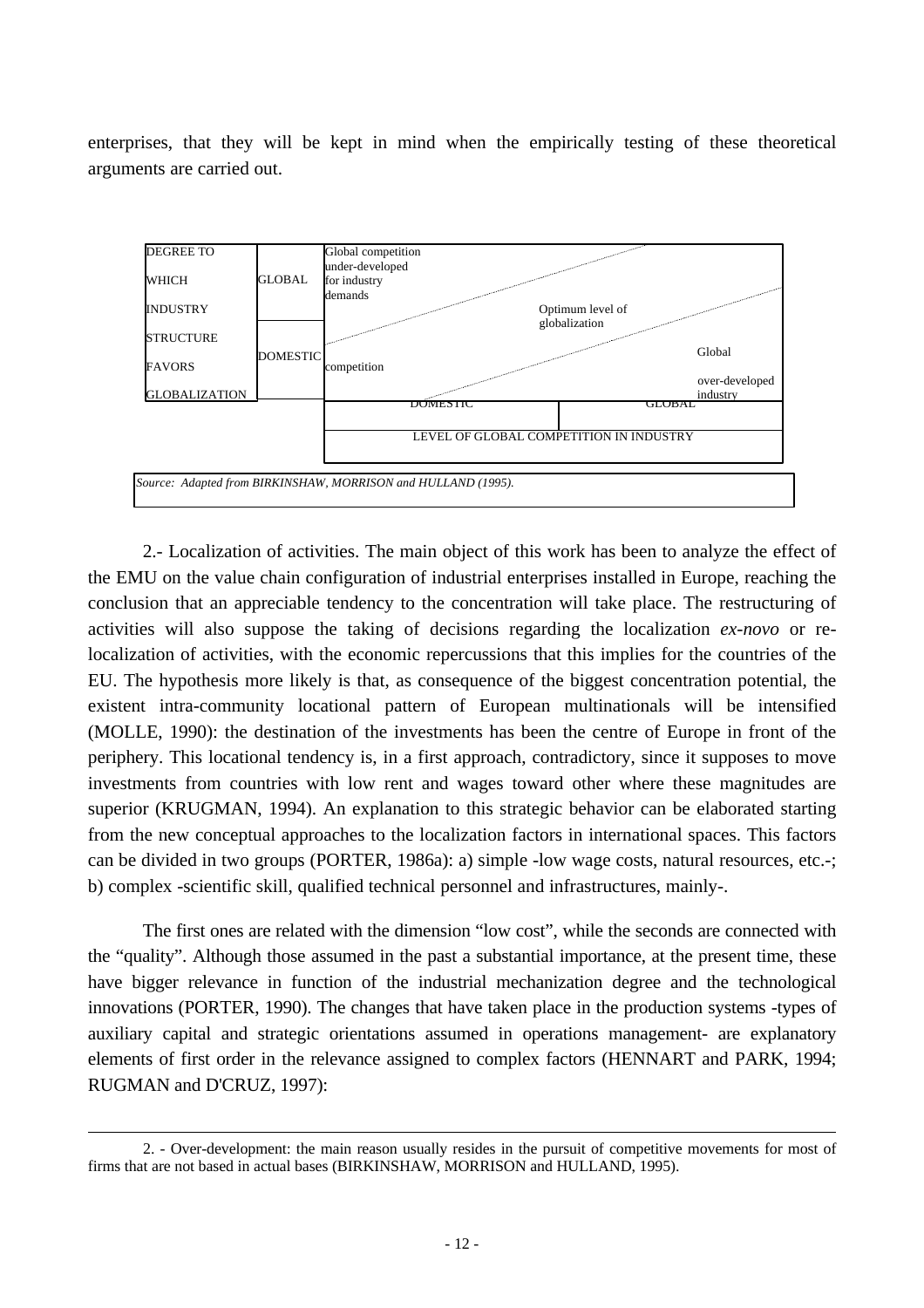1.- Changes in the production systems: the advance of the flexible auxiliary capital causes the elevation of the degree of necessary qualification of the human resources. Indeed, although it allows a considerable manpower saving, due to the biggest automation, the considerations of simple factors as the low wage costs lose importance, since require technical personnel, underlining the necessity to be located in a local environment very endowed with qualified human capital.

2.- Changes in the strategic orientations in operations management: we allude to the "just in time" and the "total quality management". These two guidelines cause the convenience of some appropriate infrastructures and of labor framework presenting certain minimum qualification  $levels<sup>(13)</sup>$ .

If, as it is foregone, the EMU intensifies the necessity to take *ex-novo* localization decisions or re-localization decisions in the EU scope and the observed patterns remains, we will attend the concentration of activities in the countries of the centre of Europe in front of the periphery, as consequence of the restructuring of the value chains of industrial enterprises.

6.- References.

- ANGWIN, D. and B. SAVILL (1997): "Strategic Perspectives on European Cross-border Acquisitions: A View from Top European Executives", *European Management Journal*, **15**(4), pp. 423-435.
- BARKEMA, H.G., BELL J.H.J. and J.M. PENNINGS (1996): "Foreign Entry, Cultural Barriers, and Learning", *Strategic Management Journal*, **17**(2), pp. 151-166.
- BARNEY, J.B. (1997): *Gaining and Sustaining Competitive Advantage*. Reading: Addison-Wesley.
- BARTLETT, C.A. and S. GHOSHAL (1989): *Managing Across Borders: The Transnational Solution*. Boston: Harvard Business School Press.
- BIRKINSHAW, J., A. MORRISON and J. HULLAND (1995): "Structural and Competitive Determinants of a Global Integration Strategy", *Strategic Management Journal*, **16**(8), pp. 637-655.
- BUCKLEY, P. and M. CASSON (1976): *The Future of the Multinational Enterprise*. London: MacMillan.
- BURGGRAEVE, C.C. (1990): "Meeting Product Standards in the Single Market", *Journal of European Business*, may-june, pp. 22-26.
- CALORI, R. and P. LAWRENCE (1991): *The Business of Europe. Managing Change*. Beverly Hills: Sage.

 $\frac{1}{(13)}$ The "just in time" is based on a supply of inputs temporarily coordinated to their consumption, so that it allows a considerable reduction of the stocks that the firm is forced to maintain. So, sophisticated transport infrastructures are needed for the suppliers can be adjusted to the delivery terms, guided to take advantage of temporary dimension in economic terms (DEAN and SNELL, 1996).

The "total quality management" implies a conception of the qualitative control of the generated production, being based on a active focus more than in the classic passive conception, on the one hand, and on the improvement of the control scope in material terms -all the activities- and temporarily terms -ongoing processes-, on the other hand. The active perspective implies the control *a priori* of the possible shortcomings, making responsible the worker, in front of the control *a posteriori*, which a specialized technical team exists. On the other hand, the ongoing improvement focus of the quality supposes the formation of organizational units constituted by the workers guided to propose possible initiatives for the increment of the productivity. Therefore, in both cases, it is required a minimum qualification of the human resources and formation services in the location scope (POWELL, 1995).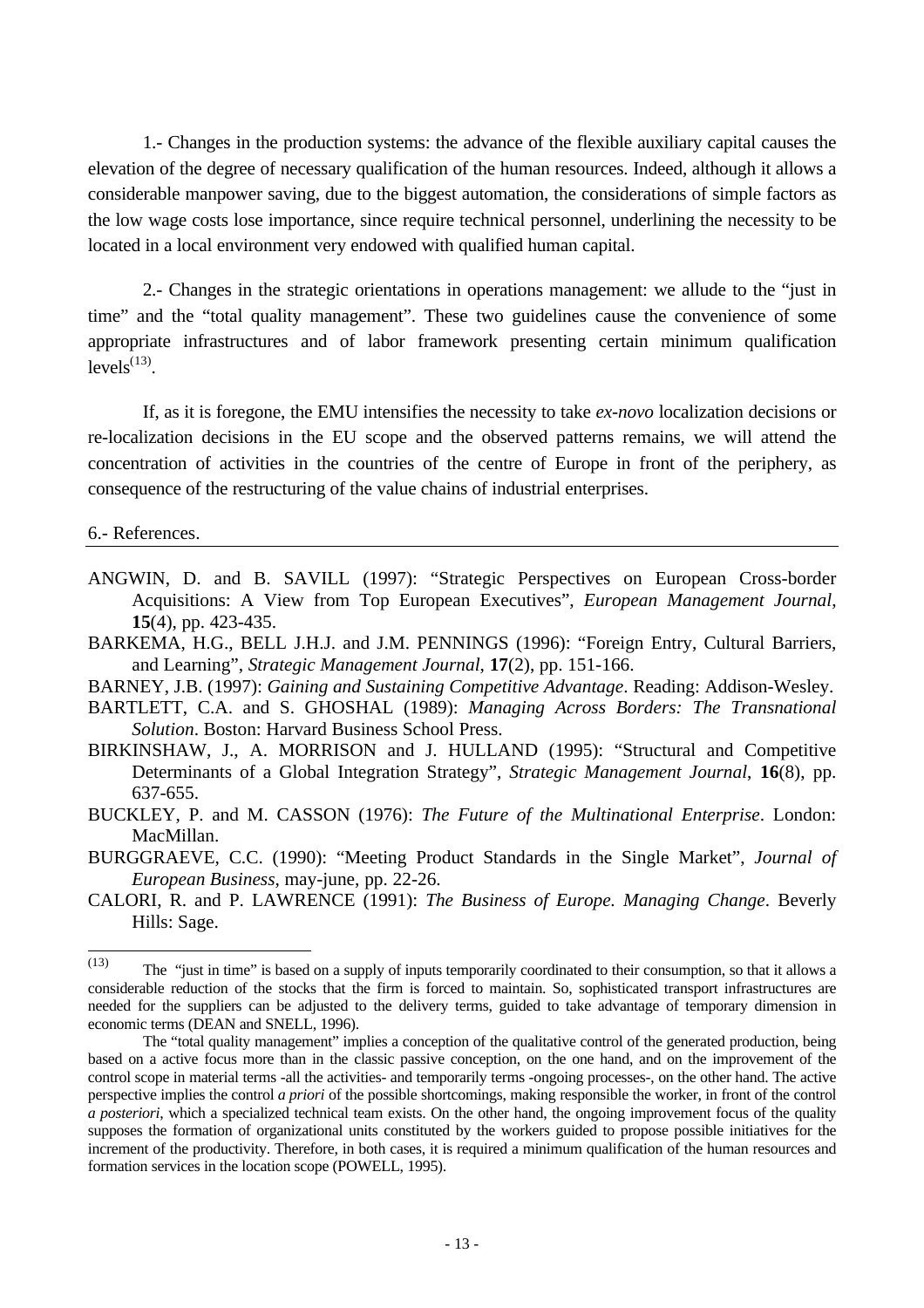- CAVES, R.E. (1982): *Multinational Enterprise and Economic Analysis*. Cambridge: Cambridge University Press.
- COLLIS, D.J. (1991): "A Resource-based Analysis of Global Competition: The Case of the Bearing Industry", *Strategic Management Journal*, **12**(Summer Special Issue), pp. 49-68.
- COMMISSION OF THE EUROPEAN COMMUNITY (CEC) (1989): *Completing the Internal Market*. Brussels: Commission of the European Community Publications.
- COMMISSION OF THE EUROPEAN COMMUNITY (CEC) (1993): *An Overview of the Community Industry, 1991-1992*. Brussels: Commission of the European Community Publications.
- DEAN, J.W. and S.A. SNELL (1996): "The Strategic Use of Integrated Manufacturing: An Empirical Examination", *Strategic Management Journal*, **17**(6), pp. 459-480.
- DELORS, J. (1989): *Commission on Economic and Monetary Union in the European Community*. Brussels: Commission of the European Community Publications.
- DEPARTMENT OF TRADE AND INDUSTRY (DTI) (1992): *The Single Market. The Facts*. Brussels: DTI Publications,  $8<sup>th</sup>$  edn.
- DIXIT, A. (1989a): "Entry and Exit Decisions under Uncertainty", *Journal of Political Economy*, **97**(3), pp. 620-638.
- DIXIT, A. (1989b): "Hysteresis, Import Penetration, and Exchange Rate Pass-through", *Quarterly Journal of Economics*, **104**(2), pp. 205-228.
- DREW, J. (1992): *Doing Business in the European Community*. London: Whurr, 3<sup>rd</sup> edn.
- DUNNING, J.H. (1973): "The Determinants of International Production", *Oxford Economic Papers*, **25**, pp. 289-336.
- EL KAHAL, S. (1994): *Introduction to International Business*. London: McGraw-Hill.
- EMERSON, M. and C. HUHNE (1991): *The European Currency Unit Report*. London: Pan.
- ERRUNZA, V. and L.W. SENBET (1981): "The Effects of International Operations on the Market Value of the Firm: Theory and Evidence", *Journal of Finance*, **36**, pp. 401-418.
- ESPEY, J. (1989): "'The Big Four': An Examination of the International Drinks Industry", *European Journal of Marketing*, **23**(9), pp. 47-64.
- FAYERWEATHER, J. (1969): *International Business Management: Conceptual Framework*. New York: McGraw-Hill.
- FAYERWEATHER, J. (1982): *International Business Strategy and Administration*. Cambridge: Ballinger.
- FAYERWEATHER, J. and A. KAPOOR (1975): *Strategy and Negotiation for the International Company*. Cambridge: Ballinger.
- FIEDLER, D. (1995): "The Management of Exchange Risk", in SMITHSON, C.W., C.W. SMITH Jr. and D.S. WILFORD (eds.): *Managing Financial Risk: A Guide to Derivative Products, Financial Engineering, and Value Maximization*. Burr Ridge: Irwin Professional Publishing, pp. 7-10.
- FLAHERTY, M.T. (1986): "Coordinating International Manufacturing and Technology", in M.E. PORTER (ed): *Competition in Global Industries*. Boston: Harvard Business School Press, pp. 83-109.
- GEORGE, A.M. and C.W. SCHROTH (1991): "Managing Foreign Exchange for Competitive Advantage", *Sloan Management Review*, (1), pp. 105-116.
- GHOSHAL, S. (1987): "Global Strategy: An Organizing Framework", *Strategic Management Journal*, **8**, pp. 425-440.
- GUIANLUIGI, G. (1991): "Implementing a Pan-European Marketing Strategy", *Long Range Planning*, **24**(5), pp. 23-33.
- GRANT, R.M. (1987): "Multinationality and Performance Among British Manufacturing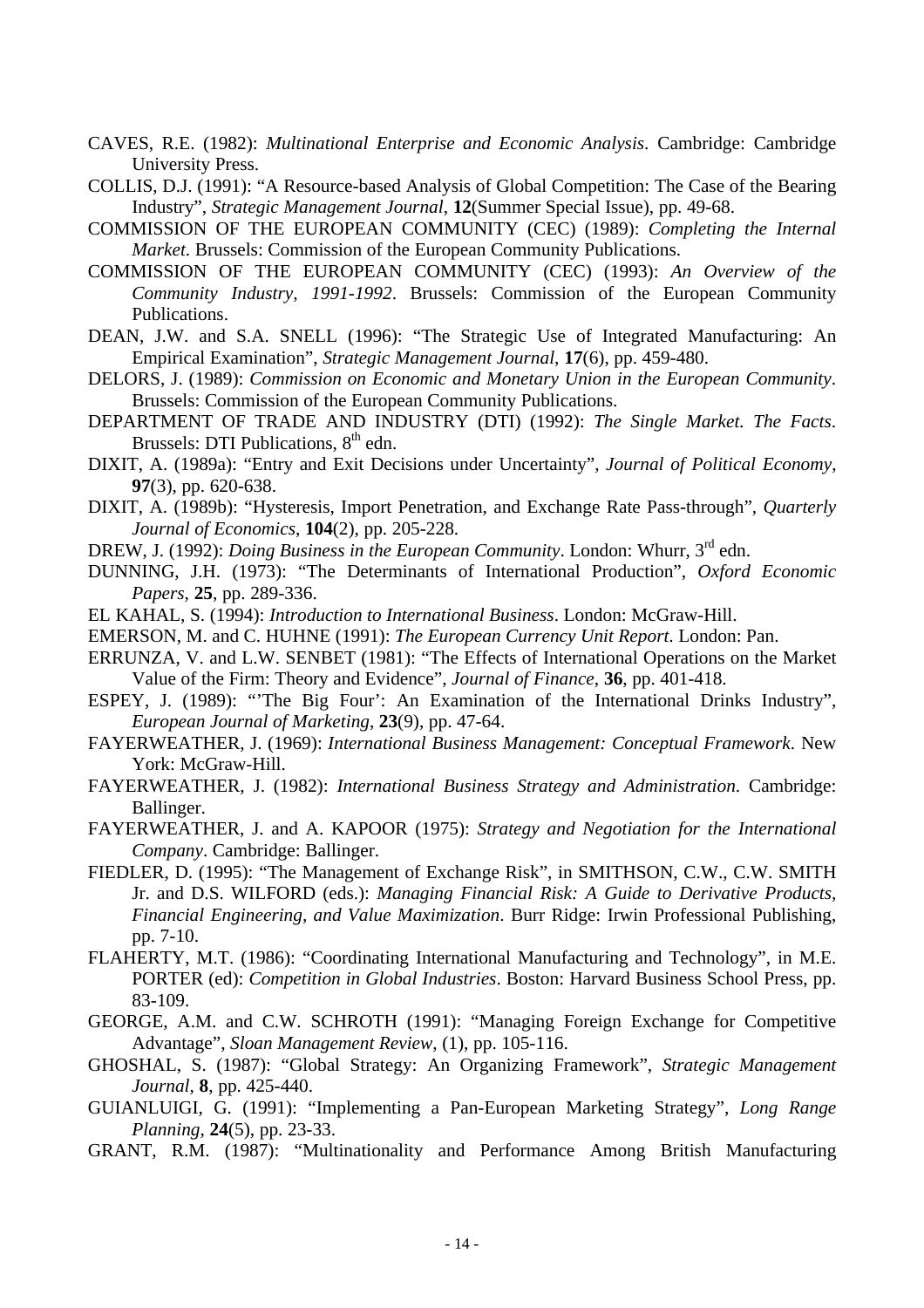Companies", *Journal of International Business Studies*, **18**, pp. 78-89.

- HAMEL, G. (1991): "Competition for Competence and Interpartner Learning within International Strategic Alliances", *Strategic Managment Journal*, **12**(Summer Special Issue), pp. 83-103.
- HAMEL, G. and C.K. PRAHALAD (1985): "Do You Really Have a Global Strategy?", *Harvard Business Review*, **63**(4), pp. 139-148.
- HENNART, J.F. and Y.R. PARK (1994): "Location, Governance, and Strategic Determinants of Japanese Manufacturing Investment in the United States", *Strategic Management Journal*, **15**(6), pp. 419-436.
- HOUT, T.; PORTER, M.E. and E. RUDDEN (1982): "How Global Companies Win Out", *Harvard Business Review*, September-October, pp. 98-108.
- HWANG, C.; W. YAN and R.F. SCHERER (1996): "Understanding Managerial Behavior in Different Cultures: A Review of Instrument Translation Methodology", *International Journal of Management*, **13**(3), pp. 332-339.
- JOHANSSON, J.K. and G.S. YIP (1994): "Exploiting Globalization Potencial: U.S. and Japanese Strategies", *Strategic Management Journal*, **15**(8), pp. 579-601.
- KESTER, W.C. and T.A. LUEHRMAN (1989): "Are We Feeling More Competitive Yet? The Exchange Rate Gambit", *Sloan Management Review*, winter, pp. 19-28.
- KOGUT, B. (1985): "Designing Global Strategies: Profiting from Operational Flexibility", *Sloan Management Review*, **27**(1), pp. 27-38.
- KOGUT, B. and U. ZANDER (1993): "Knowledge of the Firm and the Evolutionary Theory of the Multinational Corporation", *Journal of International Business Studies*, **24**(4), pp. 625-645.
- KOTHA, S. (1995): "Mass Customization: Implementing the Emerging Paradigm for Competitive Advantage", *Strategic Management Journal*, **16**(Summer Special Issue), pp. 21-42.
- KRUGMAN, P. (1994): "Location and Competition: Notes on Economic Geography", in R.P. RUMELT, D.E. SCHENDEL and D.J. TEECE (eds): *Fundamental Issues in Strategy. A Research Agenda*. Boston: Harvard Business School Press, pp. 463-493.
- LESSARD, D.R. and N. NOHRIA (1990): "Rediscovering Functions in the MNC: The Role of Expertise and the Emergent Matrix in Firms Responses to Shifting Exchange Rates", in BARLETT,C., Y. DOZ and G. HEDLUND (eds.): *Managing the Global Firm*. New York: Routledge, pp. 186-212.
- LESSARD, D.R. and S. ZAHEER (1996): "Breaking the Silos: Distributed Knowledge and Strategic Responses to Volatile Exchange Rates", *Strategic Management Journal*, **17**(7), pp. 513-533.
- LEVITT, T. (1983): "The Globalization of Markets", *Harvard Business Review*, may-june, pp. 92- 102.
- MARKIDES, C.C. and P.J. WILLIAMSON (1994): "Related Diversification, Core Competences and Corporate Performance", *Strategic Management Journal*, **15**(Winter Special Issue), pp. 149-165.
- MARTINEZ, J.I. and J.C. JARILLO (1989): "The Evolution of Research on Coordination Mechanisms in Multinational Corporations", *Journal of International Business Studies*, **20**(3), pp. 489-514.
- MATHEWS, J. (1996): "Organizational Foundations of Economic Learning", *Human Systems Management*, **15**(2), pp. 113-124.
- MOLE, J. (1990): *Mind your Manners: Culture Class in the European Single Market*. New York: The Industrial Society.
- MOLLE, W. (1990): *The Economics of European Integration*. Aldershot: Darmouth.
- MORRISON, A., D. RICKS and K. ROTH (1991): "Globalization versus Regionalization: Which Way for the Multinational?", *Organizational Dynamics*, **19**, pp. 17-29.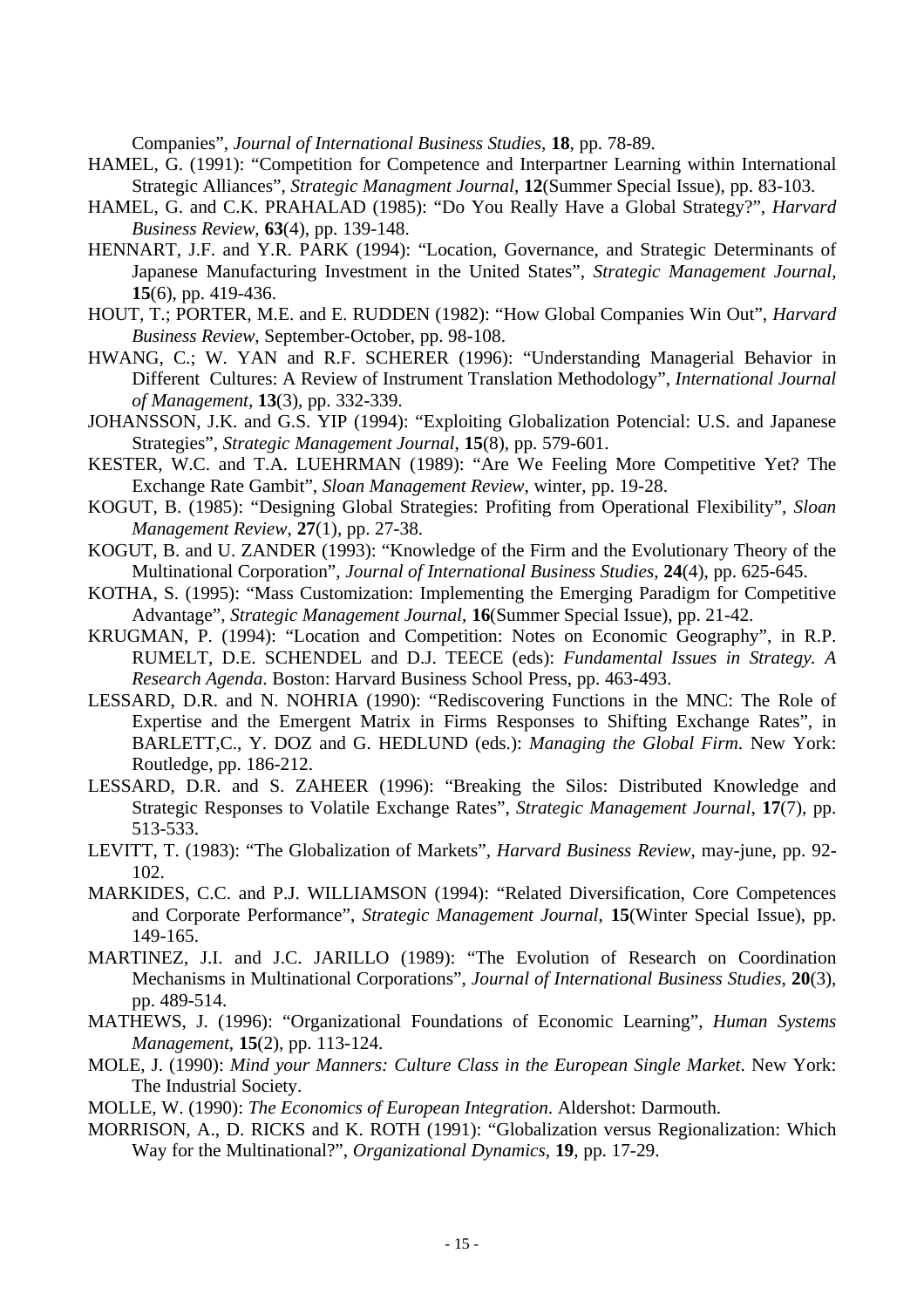- PEEBLES, D.M. (1989): "Don't Write Off Global Advertising: A Commentary", *International Marketing Review*, **6**(1), pp. 73-78.
- PENNINGS, J.M., H.G. BARKEMA and S.W. DOUMA (1994): "Organizational Learning and Diversification", *Academy of Management Journal*, **37**(3), pp. 608-640.
- PEPPARD, J. and D. FITZGERALD (1997): "The Transfer of Culturally-grounded Management Techniques: The case of Business Reengineering in Germany", *European Management Journal*, **15**(4), pp. 446-460.
- PORTER, M.E. (1980): *Competitive Strategy. Techniques for Analyzing Industries and Competitors*. New York: Free Press.
- PORTER, M.E. (1985): *Competitive Advantage. Creating and Sustaining Superior Performance*. New York: Free Press.
- PORTER, M.E. (1986a): "Competition in Global Industries: A Conceptual Framework", in M.E. PORTER: *Competition in Global Industries*. Boston: Harvard Business School Press, pp. 15- 60.
- PORTER, M.E. (1986b): "Changing Patterns of International Competition", *California Management Review*, **28**(2), pp. 9-40.
- PORTER, M.E. (1990): *The Competitive Advantage of Nations*. New York: Free Press.
- PORTER, M.E. (1994): "Toward a Dynamic Theory of Strategy", in R.P. RUMELT, D.E. SCHENDEL and D.J. TEECE (eds): *Fundamental Issues in Strategy. A Research Agenda*. Boston: Harvard Business School Press, pp. 423-461.
- POWELL, T.C. (1995): "Total Quality Management as Competitive Advantage: A Review and Empirical Study", *Strategic Management Journal*, **16**(1), pp. 15-37.
- PRAHALAD, C.K. and Y. DOZ (1987): *The Multi-National Mission*. New York: Free Press.
- PRAHALAD, C.K. and HAMEL, G. (1994): "Strategy as a Field of Study: Why Search for a New Paradigm?", *Strategic Management Journal*, **15**(Winter Special Issue), pp. 5-16.
- RANDLESOME, C., W. BRIERLY, K. BURTON, C. GORDON and P. KING (1990): *Business Cultures in Europe*. Oxford: Heinemann.
- ROBINS, J. and M.F. WIERSEMA (1995): "A Resource-based Approach to the Multibusiness Firm: Empirical Analysis of Portfolio Interrelationship and Corporate Financial Performance", *Strategic Management Journal*, **16**(4), pp. 277-299.
- ROTH, K. and D.A. RICKS (1994): "Goal Configuration in a Global Industry Context", *Strategic Management Journal*, **15**(2), pp. 103-120.
- ROTH, K. and A.J. MORRISON (1990): "An Empirical Analysis of the Integration-Responsiveness Framework in Global Industries", *Journal of International Business Studies*, **21**, pp. 541-564.
- RUGMAN, A.M. (1981): *Inside the Multinationals: the Economics of Internal Markets*. New York: Columbia University Press.
- RUGMAN, A and J. D'CRUZ (1997): "The Theory of the Flagship Firm", *European Management Journal*, **15**(4), pp. 403-412.
- SAMBHARYA, R.B. (1996): "Foreign Experience of Top Management Teams and International Diversification Strategies of U.S. Multinational Corporations", *Strategic Management Journal*, **17**(9), pp. 739-746.
- SAMIEE, S. and K. ROTH (1992): "The Influence of Global Marketing Standardization on Performance", *Journal of Marketing*, **56**(2), pp. 1-17.
- SCHÜTTE, H. (1997): "Strategy and Organization: Challenges for European MNCs in Asia", *European Management Journal*, **15**(4), pp. 436-445.
- SHANE, S. (1994): "The Effect of National Culture on the Choice between Licencing and Direct Foreign Investment", *Strategic Management Journal*, **15**(8), pp. 627-642.